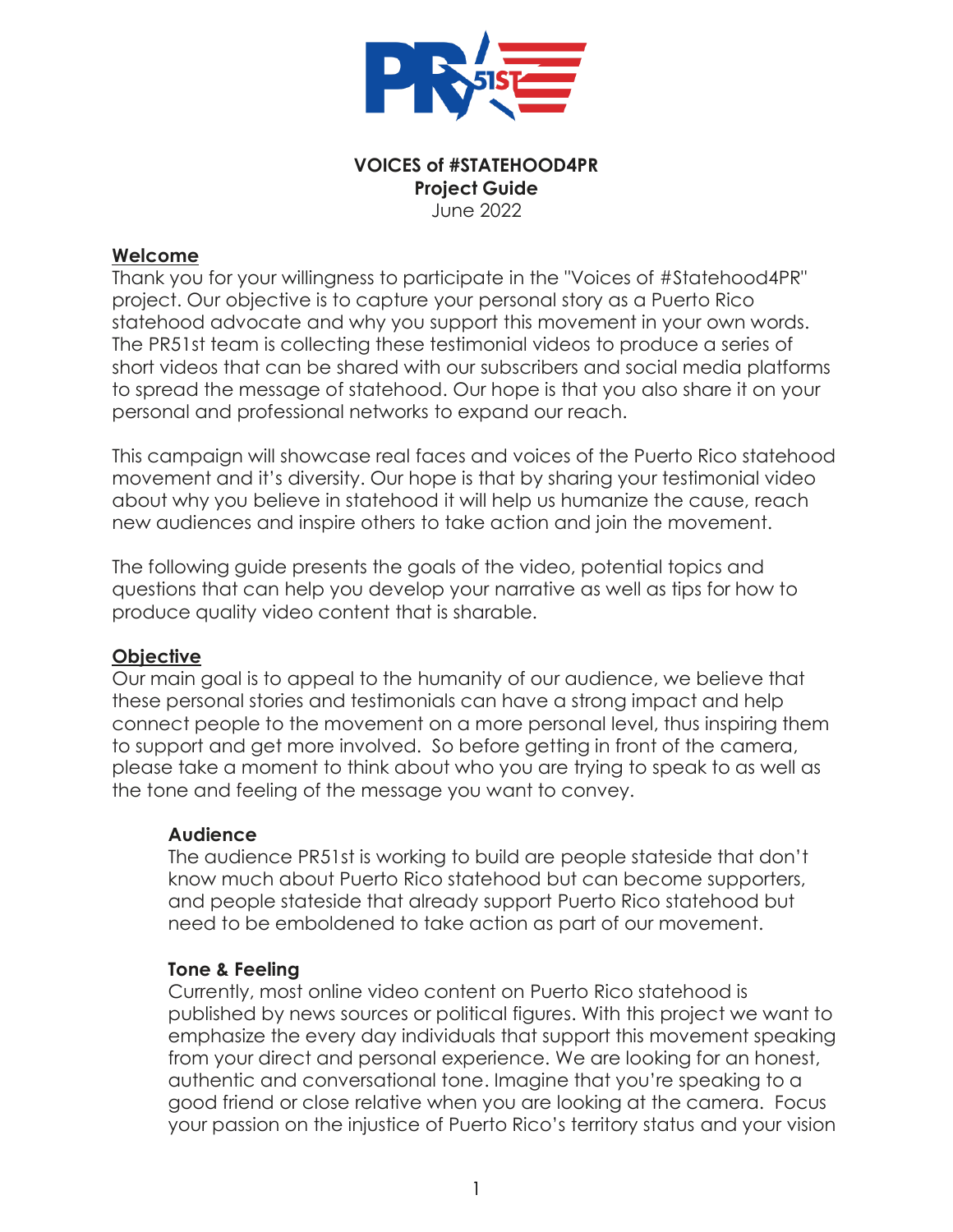

for Puerto Rico statehood, instead of any individual or political opponent. If we express an understanding of those who oppose statehood, and leave behind combative discourse, we can build bridges that disarm resistance and allow the power and hopefulness of our message to sink in.

Ultimately, we want to connect with the viewer in a way that makes them feel resonance with our cause, outrage at the injustice of colonialism and inspiration that change is really possible if we join together to take action. So, please share your vision of how statehood for Puerto Rico can and will not only transform and empower citizens on the island, but also make America *a more perfect union*.

### **Topics and Questions**

The topics and questions presented here are simply meant to be a starting point to get you thinking about what to talk about, please don't feel like you need to answer everything, ultimately, this is about your personal story its not something scripted or rehearsed. While we highly encourage you to start with some of the personal background, and hopefully end with a call to action, what other statehood questions or topics you choose to talk about and in what order is up to you. Ideally, your video should be between 2-3 minutes long. Keep in mind more concise and impactful statements, are much better than longer and drawn out explanations.

### **Personal Background**

To start the video introduce yourself and tell us about your background (where you grew up, where you live now, what you do, are you involved in any organization, any other significant things that will help the audience relate to you). Below are some sample questions that can help you organize your thoughts about key points that could be included in your conversation. Again, these are just thought starters, it's your story we want to hear.

### **Opposing Territory Status**

- Tell us what made you first realize that Puerto Rico's territory status is unfair, unjust, unequal and or undemocratic? How did you feel?
- Tell us how you have seen and felt this impact you either personally, or in someone close to you.
- Is your main reason for opposing territory status because of economic, social, civil & political rights, or some other reason? Tell us about that.
- How does holding Puerto Rico as a territorial colony hurt America and people stateside?

# **Supporting Statehood**

Why do you support statehood?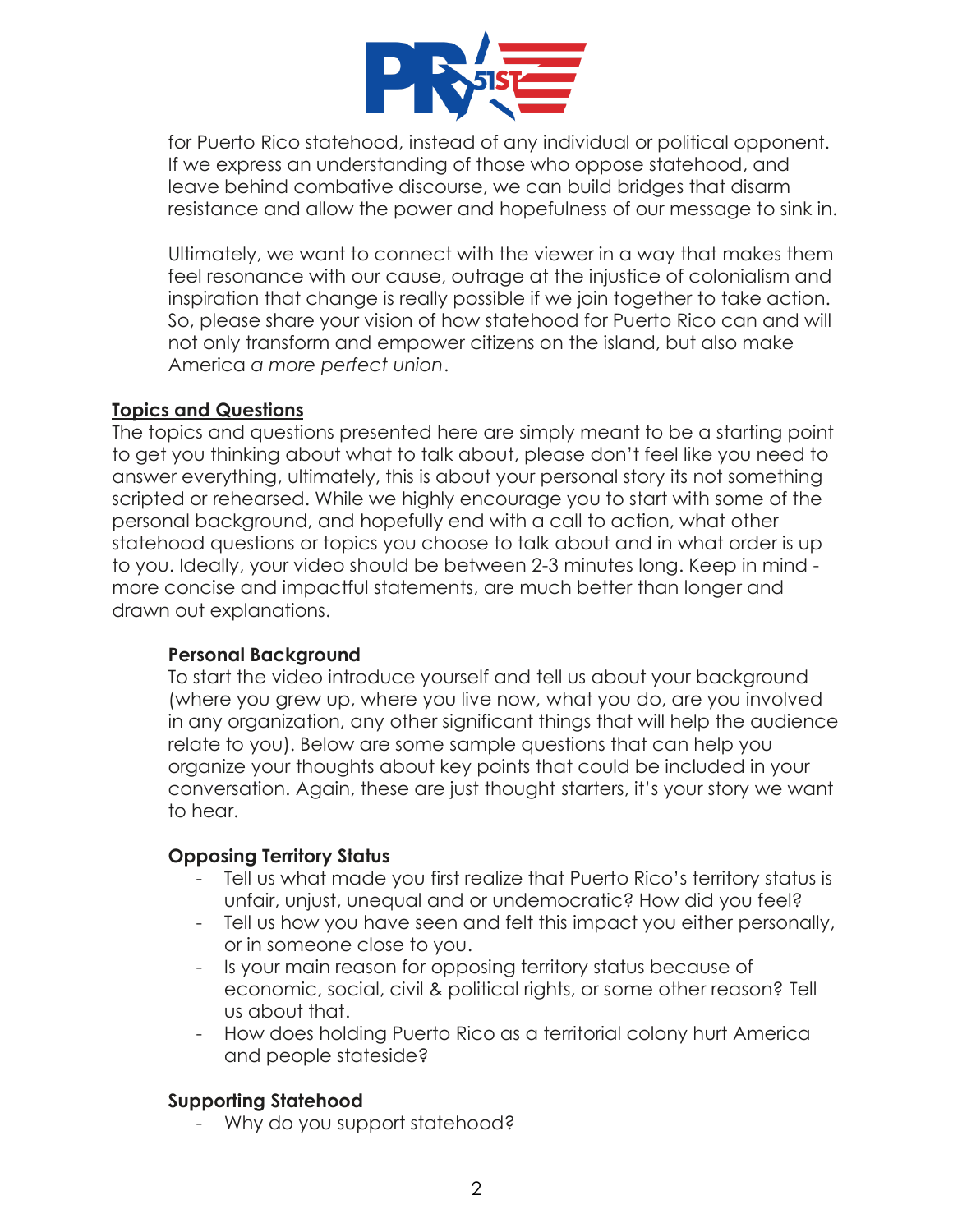

- How did you become a Puerto Rico statehood supporter?
- What convinces you the most that statehood is the best choice for Puerto Rico? For America?
- How do you think America would benefit from Puerto Rico statehood?

# **Timeliness & Urgency**

- Why is it necessary to end Puerto Rico's territory status now? Why is this urgent?
- How does this issue relate to other national issues or challenges happening today?
- Why is America ready for this change?
- Why is statehood essential for Puerto Rico's recovery and reconstruction?
- What do you think a majority "Yes" vote for statehood in the upcoming November plebiscite will mean for Puerto Rico? For America?
- How can the prospect of adding Puerto Rico as a state help America revitalize its democracy?

# **Significance & Values**

- What will achieving equality through statehood for Puerto Rico mean to you personally?
- What will this mean for Puerto Rico?
- If you lived in Puerto Rico and moved to the states how did you experience gaining equality? How do you think giving that equality through statehood to Puerto Rico would change people's lives in the island?
- What core founding principles and American values does the Puerto Rico statehood movement represent?
- How would making Puerto Rico a state reaffirm and re-invigorate America's highest values and ideals?

# **Participation**

- How do you feel being part of the Puerto Rico statehood movement?
- What is it like being connected to this cause and taking action to support equality through statehood?
- How is participating in the Puerto Rico statehood movement allowing you to put your values into action?
- How do you feel when you meet others that also support statehood?
- How do you feel when someone you talk to about statehood for Puerto Rico changes their perspective and becomes a supporter?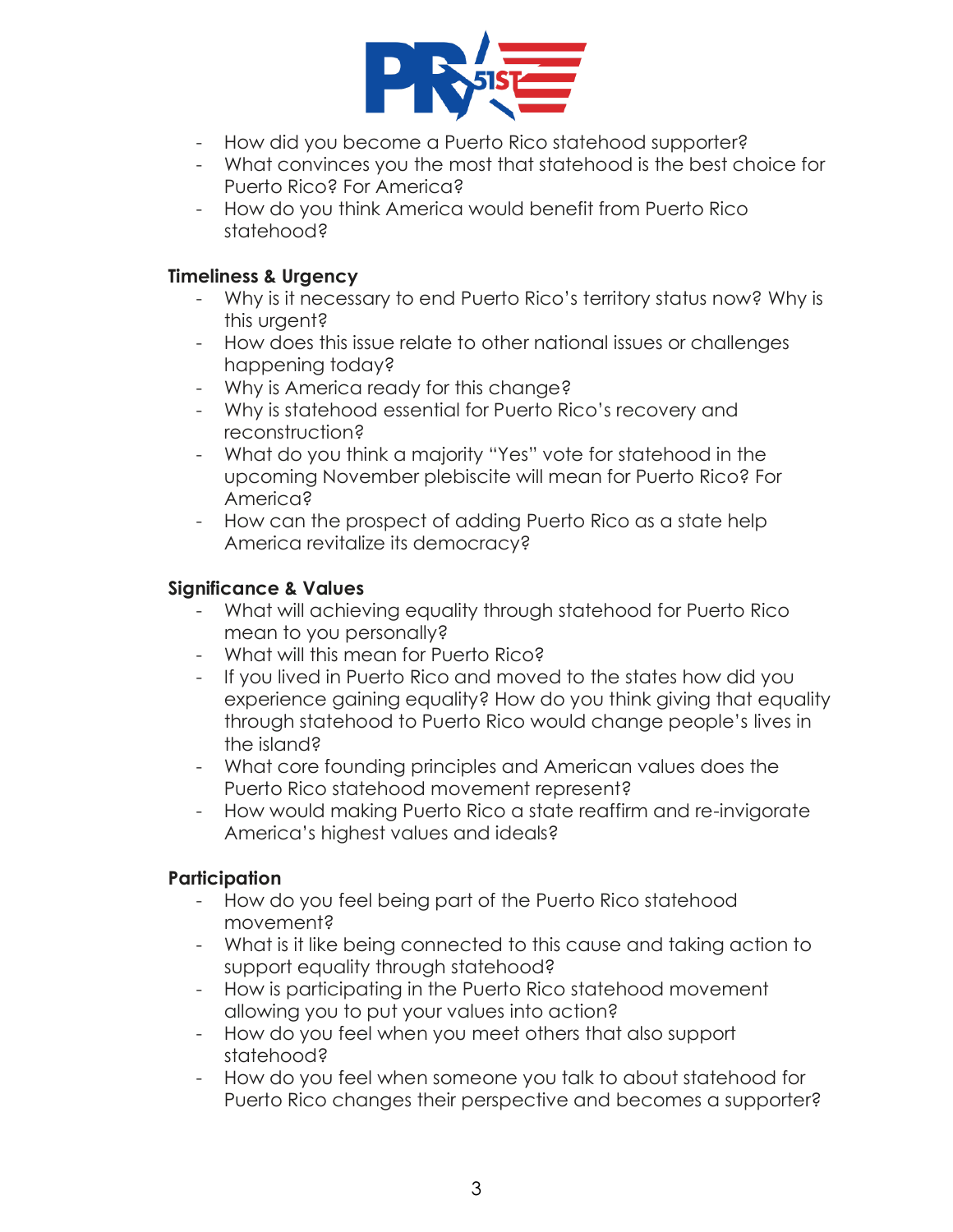

# **Call to Action**

Ask these questions to the audience rhetorically, and then give them the answers.

- How can you get involved in the Puerto Rico statehood movement?
	- o Go to PR51st.com, join our mailing list, Follow PR51st on social media (FB, Twitter, YouTube, Instagram)
- What actions can you take right now to support Puerto Rico statehood?
	- o Contact your members of Congress on PR51st.com, donate to PR51st,
- How can you spread the word about the need to end territory status and support statehood for Puerto Rico?
	- o Talk to and invite your friends and family to join PR51st, reach out to other allies to ask them to join our movement, share PR51st content on social media

# **Production Tips & Considerations**

# **Using a Smartphone or Tablet**

Shoot with your camera horizontal so that your screen looks like a widescreen TV. Try to hold it steady or use a tripod. The closer you are to the phone or camera, the less shaky the video will appear, and your audio will be better too.

# **Using a Laptop or Desktop**

Most laptops and desktops have a video camera included in the operating system. Windows has a Camera app, and Macs have Photo Booth. These tend to be user friendly, so don't be intimidated. Do a couple of practice takes, and you'll get comfortable with the program.

# **Backgrounds Matter**

Shoot outside facing the sun so that the light brightens up your shot and isn't behind you, but be mindful of background noises (cars, birds, etc.). If you shoot inside, use a room that's well-lit with lots of natural sunlight or lighting. Ideally, there should be some light source directed toward your face. Make sure the background isn't cluttered, choose a background that represents you.

# **Avoid Noise**

Choose a quiet room and shut down all programs and devices that make sounds. Don't forget about pets or children that could cause an interruption. Speak directly into the microphone if possible and stand as close to it as possible to get the best audio.